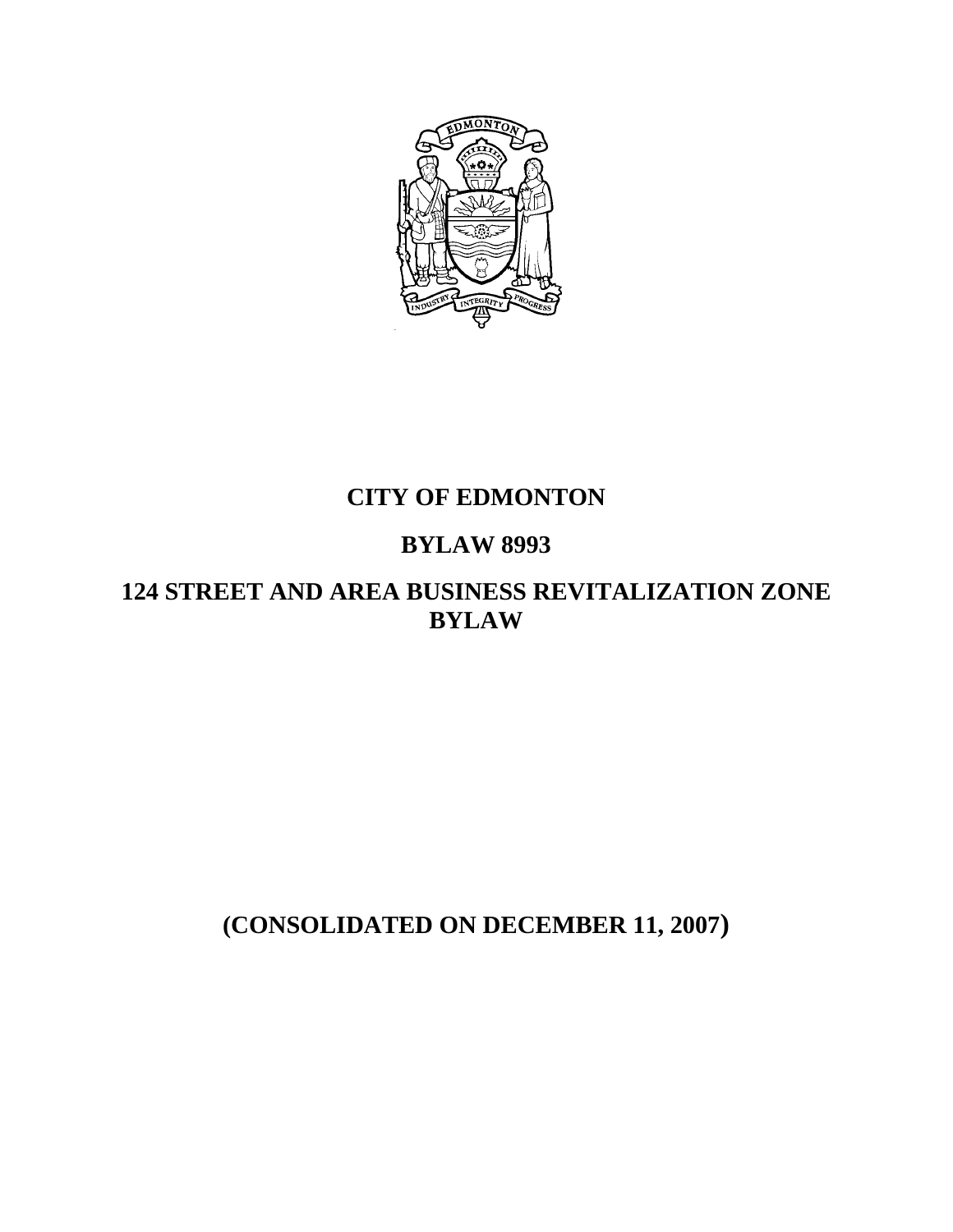# **THE CITY OF EDMONTON**

### **BYLAW 8993**

### **124 STREET AND AREA BUSINESS REVITALIZATION ZONE BYLAW**

**WHEREAS** the Municipal Council of the City of Edmonton received a request, appended hereto and forming Appendix "A" to this Bylaw, pursuant to the Municipal Government Act, R.S.A. 1980, c. M-26, as amended, to:

- (a) designate an area as a Business Revitalization Zone and prescribe its boundaries;
- (b) establish a Board of Directors for the Business Revitalization Zone and incorporate the said Board of Directors;

(S.1(a), Bylaw 10966, June 6, 1995)

**AND WHEREAS** pursuant to Section 171.2 (2) of the Municipal Government Act, R.S.A. 1980, c. M-26, notice of the intention of Council to pass this Bylaw was mailed to every person who was shown on the then current assessment roll of the City as being assessed for business taxes within the boundaries of the Business Revitalization Zone;

(S.1(b), Bylaw 10966, June 6, 1995)

**AND WHEREAS** no petition objecting to the passing of this Bylaw was received by the Municipal Council of the City:

(S.1(c), Bylaw 10966, June 6, 1995)

**NOW THEREFORE**, the Municipal Council of the City of Edmonton, duly assembled, enacts as follows:

### **PART I - PURPOSE, DEFINITIONS AND INTERPRETATION**

| <b>DEFINITIONS</b> |  | In this bylaw, unless the context otherwise requires: |  |
|--------------------|--|-------------------------------------------------------|--|
|--------------------|--|-------------------------------------------------------|--|

- (a) "**Board**" means all Directors of the business revitalization zone as appointed by Council from time to time;
- (b) "**City**" means the municipal corporation of the City of Edmonton;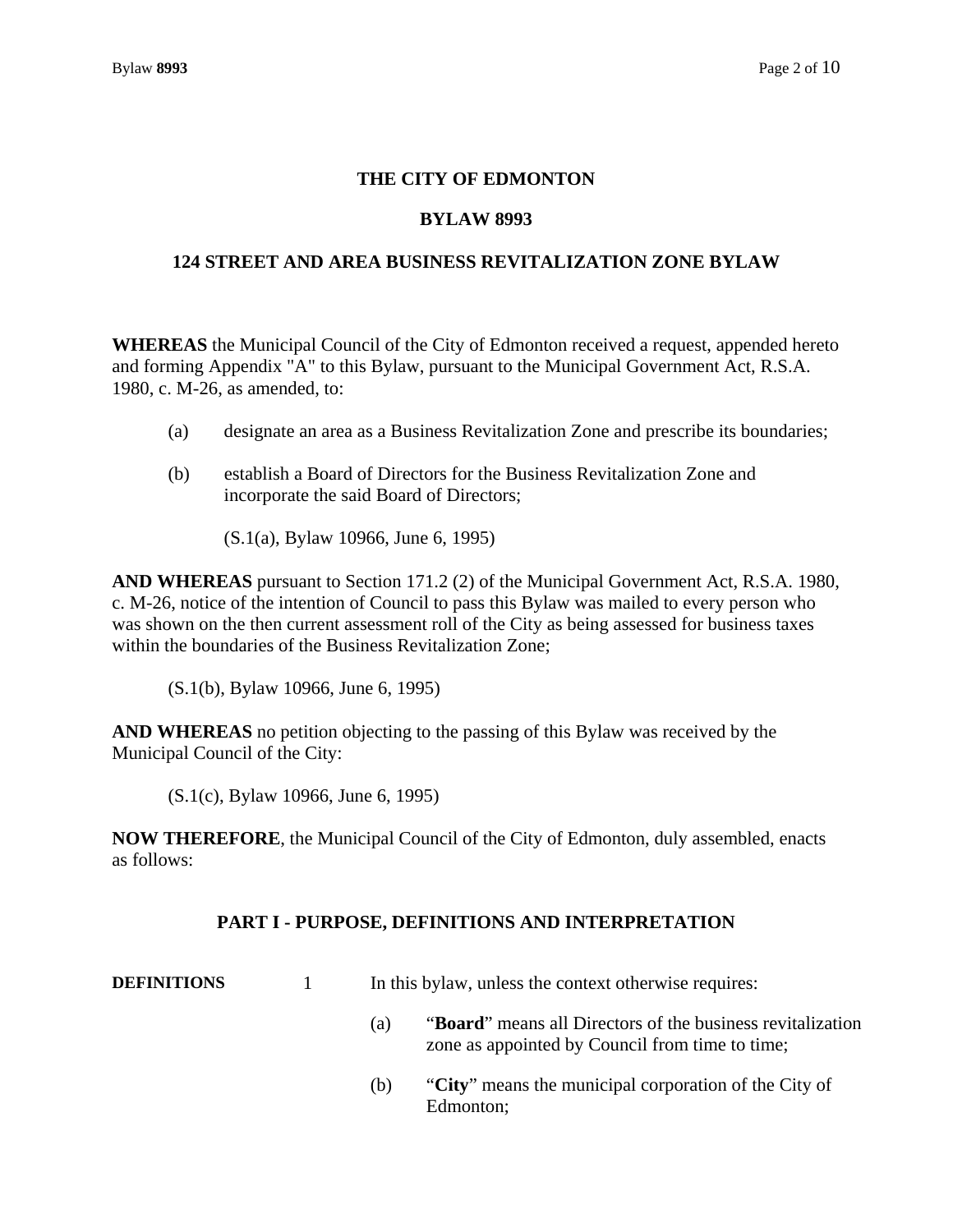|                                                             |                | (c) | "Council" means the municipal council of the City of<br>Edmonton;                                                                                                                                                                              |
|-------------------------------------------------------------|----------------|-----|------------------------------------------------------------------------------------------------------------------------------------------------------------------------------------------------------------------------------------------------|
|                                                             |                | (d) | "Director" means a person appointed by Council pursuant<br>to section 6 of this bylaw;                                                                                                                                                         |
|                                                             |                | (e) | "Member" means a business assessed for business taxes<br>within the Zone;                                                                                                                                                                      |
|                                                             |                | (f) | "MGA" means the Municipal Government Act, S.A. 2000,<br>c. $M-26$ ;                                                                                                                                                                            |
|                                                             |                | (g) | "Person" includes an individual, partnership, association,<br>corporation, trustee, executor, administrator or legal<br>representative; and                                                                                                    |
|                                                             |                | (h) | "Zone" means the Edmonton 124 Street and Area Business<br>Revitalization Zone designated in section 2 of this bylaw.                                                                                                                           |
|                                                             |                |     | (S.3, Bylaw 13917, April 19, 2005)                                                                                                                                                                                                             |
| <b>DESIGNATION OF</b><br><b>THE ZONE</b>                    | $\overline{2}$ |     | That area, the boundaries of which are outlined and shaded on the<br>map attached hereto as Appendix "B" and forming part of this<br>Bylaw, is hereby designated as the "Edmonton 124 Street and Area<br><b>Business Revitalization Zone".</b> |
|                                                             |                |     | (S.4, Bylaw 13917, April 19, 2005)                                                                                                                                                                                                             |
| <b>ESTABLISHMENT</b><br><b>OF THE</b><br><b>ASSOCIATION</b> | 3              |     | (1) The Board of Directors of the Zone is hereby established as a<br>corporation under the name "124 Street and Area Business<br>Association".                                                                                                 |
|                                                             |                |     | (2) The Corporation hereby established shall consist of Directors<br>appointed from time to time in accordance with Section 6 hereof.                                                                                                          |
|                                                             |                |     | (S.5, Bylaw 13917, April 19, 2005)                                                                                                                                                                                                             |
| <b>PURPOSES OF THE</b><br><b>ZONE</b>                       | $\overline{4}$ |     | The objects or purposes for which the Zone are established are:                                                                                                                                                                                |
|                                                             |                | (a) | improving, beautifying and maintaining property in the<br>Zone;                                                                                                                                                                                |
|                                                             |                | (b) | developing, improving, and maintaining public parking;<br>and                                                                                                                                                                                  |
|                                                             |                | (c) | promoting the Zone as a business or shopping district.                                                                                                                                                                                         |
| <b>POWERS OF</b><br><b>ASSOCIATION</b>                      | 5              |     | (1) Subject to the provisions of this bylaw and every other applicable<br>bylaw of the City or statute or regulations of the Province, the                                                                                                     |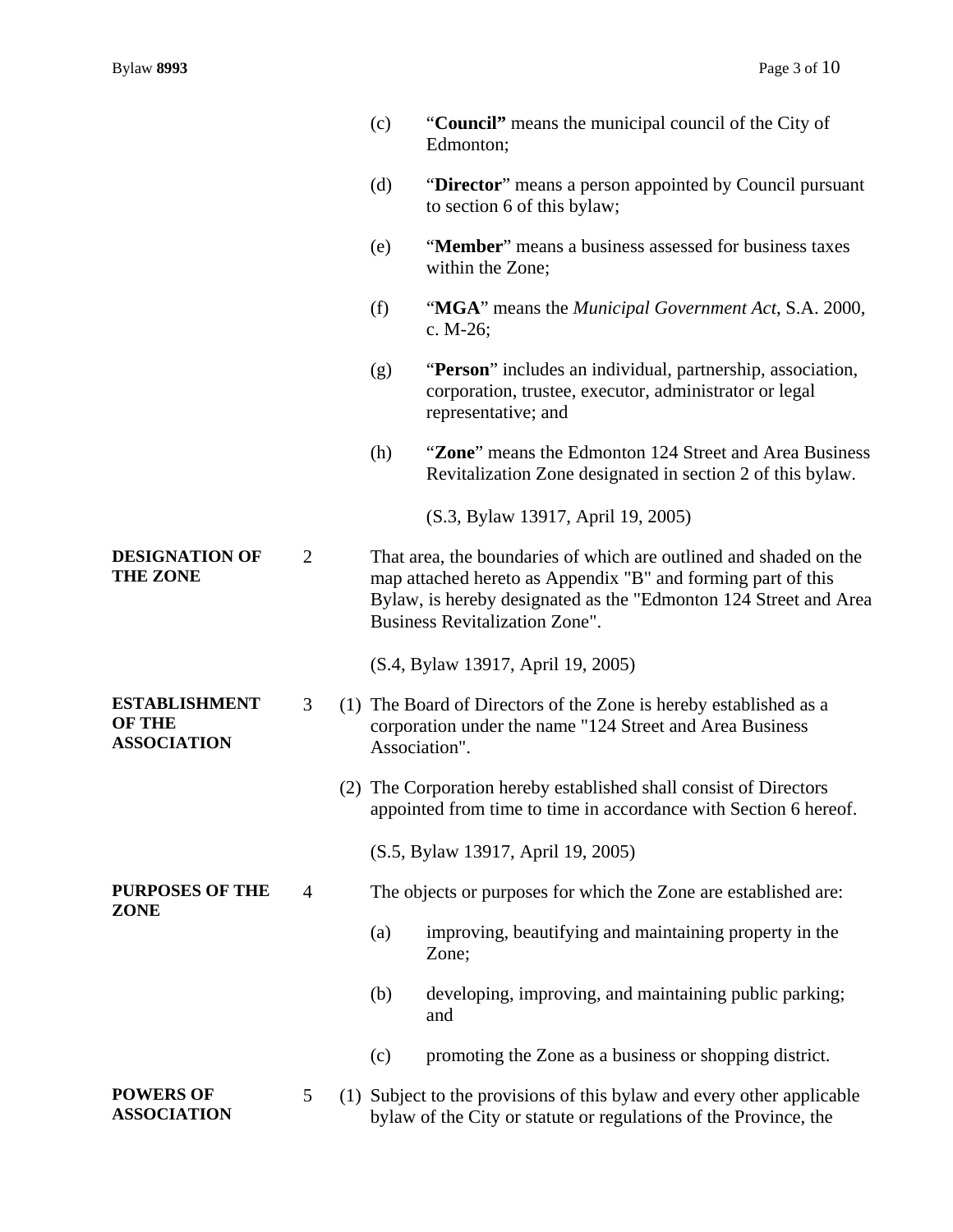|                                           |   | Zone shall have the power to do all things necessarily incidental to<br>the attainment of its objects.                                                                                                                                                                                                                    |
|-------------------------------------------|---|---------------------------------------------------------------------------------------------------------------------------------------------------------------------------------------------------------------------------------------------------------------------------------------------------------------------------|
|                                           |   | (2) Nothing in this bylaw shall be construed as giving the Zone the<br>power to borrow money or otherwise pledge its assets without the<br>express direction of Council.                                                                                                                                                  |
| <b>DIRECTORS</b>                          | 6 | (1) The Board of the Zone shall consist of fifteen Directors appointed<br>by Council.                                                                                                                                                                                                                                     |
|                                           |   | (2) At the recommendation of the Board, Council may appoint fewer<br>than fifteen Directors.                                                                                                                                                                                                                              |
|                                           |   | (3) Each appointment made by Council is for a term of one year with<br>no maximum number of terms.                                                                                                                                                                                                                        |
|                                           |   | (4) No person shall be appointed as a Director unless that person:                                                                                                                                                                                                                                                        |
|                                           |   | has been nominated in writing, submitted to the Board<br>(a)<br>before close of nominations, for appointment as a Director,<br>by any person in the Zone who is shown on the current<br>assessment roll of the City as being assessed for business<br>taxes with respect to a business carried on within the Zone,<br>and |
|                                           |   | has consented to act as a Director, in writing submitted to<br>(b)<br>the Board prior to that person's appointment.                                                                                                                                                                                                       |
|                                           |   | (5) A majority of existing, appointed members constitutes quorum.                                                                                                                                                                                                                                                         |
| <b>REMUNERATION</b>                       | 7 | (1) The position of a Director is voluntary, and no remuneration will<br>be paid for services as a Director.                                                                                                                                                                                                              |
|                                           |   | (2) Directors shall be reimbursed for expenses necessarily incurred in<br>the performance of duties as a Director.                                                                                                                                                                                                        |
| <b>PROCEDURES FOR</b><br><b>THE BOARD</b> | 8 | (1) The Board shall manage the business and affairs of the Zone.                                                                                                                                                                                                                                                          |
|                                           |   | (2) The Board shall meet at least quarterly and may meet more<br>frequently, as it sees fit, for the dispatch of business.                                                                                                                                                                                                |
|                                           |   | (3) The Directors shall:                                                                                                                                                                                                                                                                                                  |
|                                           |   | (a)<br>elect one of their number as Chair of the Board to preside at<br>all meetings of the Board, and                                                                                                                                                                                                                    |
|                                           |   | determine the period for which that person is to hold office.<br>(b)                                                                                                                                                                                                                                                      |
|                                           |   | $(4)$ If the Chair is not present within fifteen $(15)$ minutes from the time<br>fixed for the holding of any meeting, the Directors present shall                                                                                                                                                                        |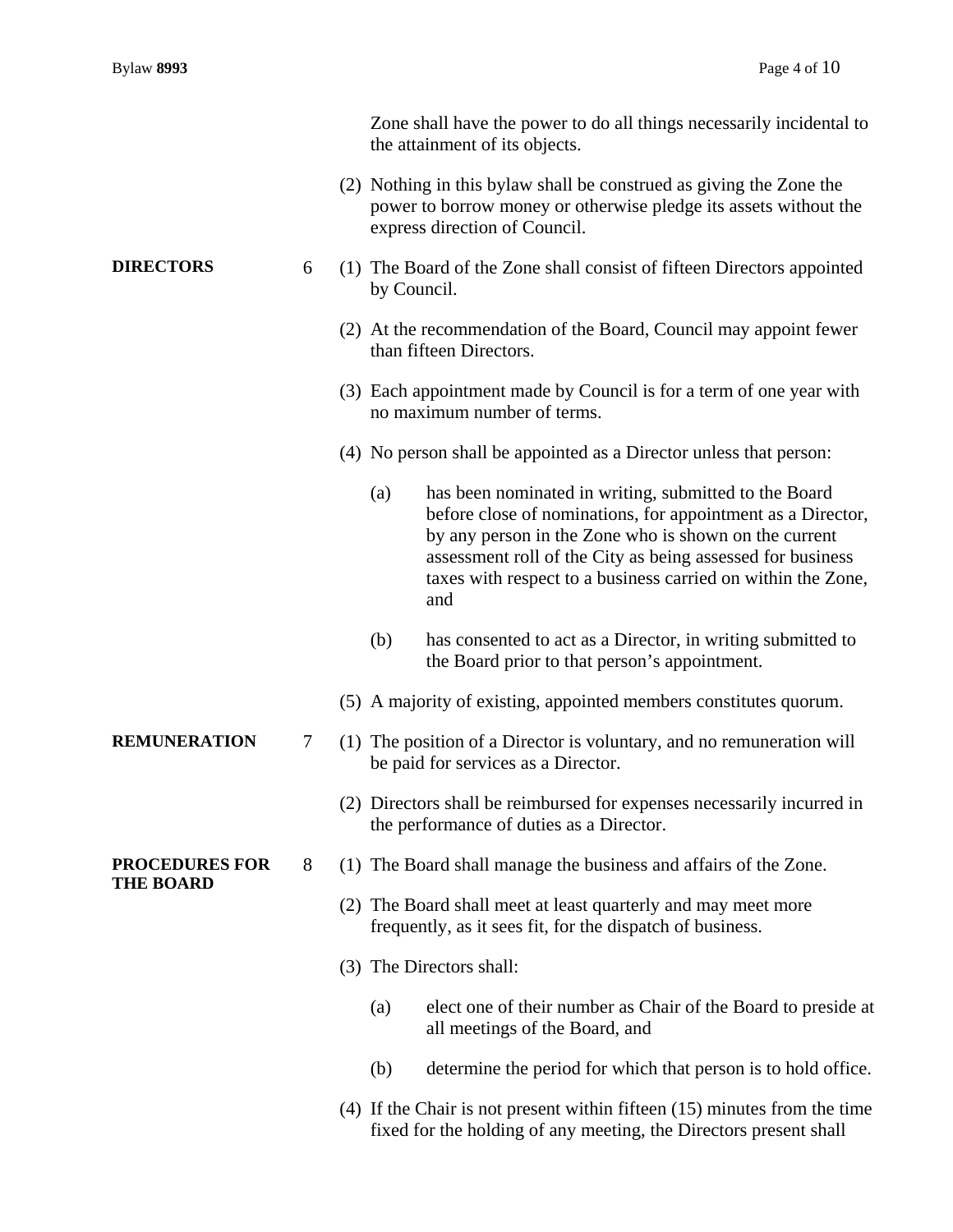choose one of their number to be the Chair of the meeting.

- (5) A motion is lost when the vote is tied.
- (6) The Board may delegate any of the Board's powers to a committee or committees consisting of one or more Directors.
- 9 (1) The financial year of the Board is the calendar year.
	- (2) The Board may appoint such officers of the Zone as the Board sees fit and may specify the powers and duties of such officers and, subject to the provisions of this bylaw, may delegate to any officer such of the powers of the Board as the Board thinks fit.
	- (3) If a Director or a Director's family member, as defined within the MGA, has a pecuniary interest in a matter before the Board, the Director shall be precluded from voting or participating in the discussion.
	- (4) The Zone may have a corporate seal, which seal may be adopted or changed from time to time by the Board and on which the name of the Zone shall appear.
	- (5) The banking business of the Zone shall be transacted with such banks or financial institutions as the Board may from time to time designate, and shall be transacted in accordance with such agreements, instructions, and delegations of power as the Board may from time to time prescribe.
	- (6) The Board shall cause true accounts to be kept of the sums of money received and expended by the Zone and the matter or matters in respect of which such receipts and expenditures take place, all acquisitions and dispositions of property of the Association, and all the assets and liabilities of the Zone.
	- (7) The books of account of the Zone shall be kept at such place or places as the Board thinks fit, and no person, other than a Director, an officer, the City Auditor, or an officer, accountant, or other person, whose duty to the Zone or to the Council require that person to do so, shall have any right to inspect any account or book or document of the Zone except as may be authorized by the Board, by Council, or by statute.
	- (8) The Board shall, in each year at the time and in the form prescribed by the Council, submit to the Council, for its approval, estimates of revenues and expenditures expected to be received and made by the Zone for the next fiscal year.
	- (9) The Board shall present and review these estimates with its

#### **FINANCIAL MATTERS**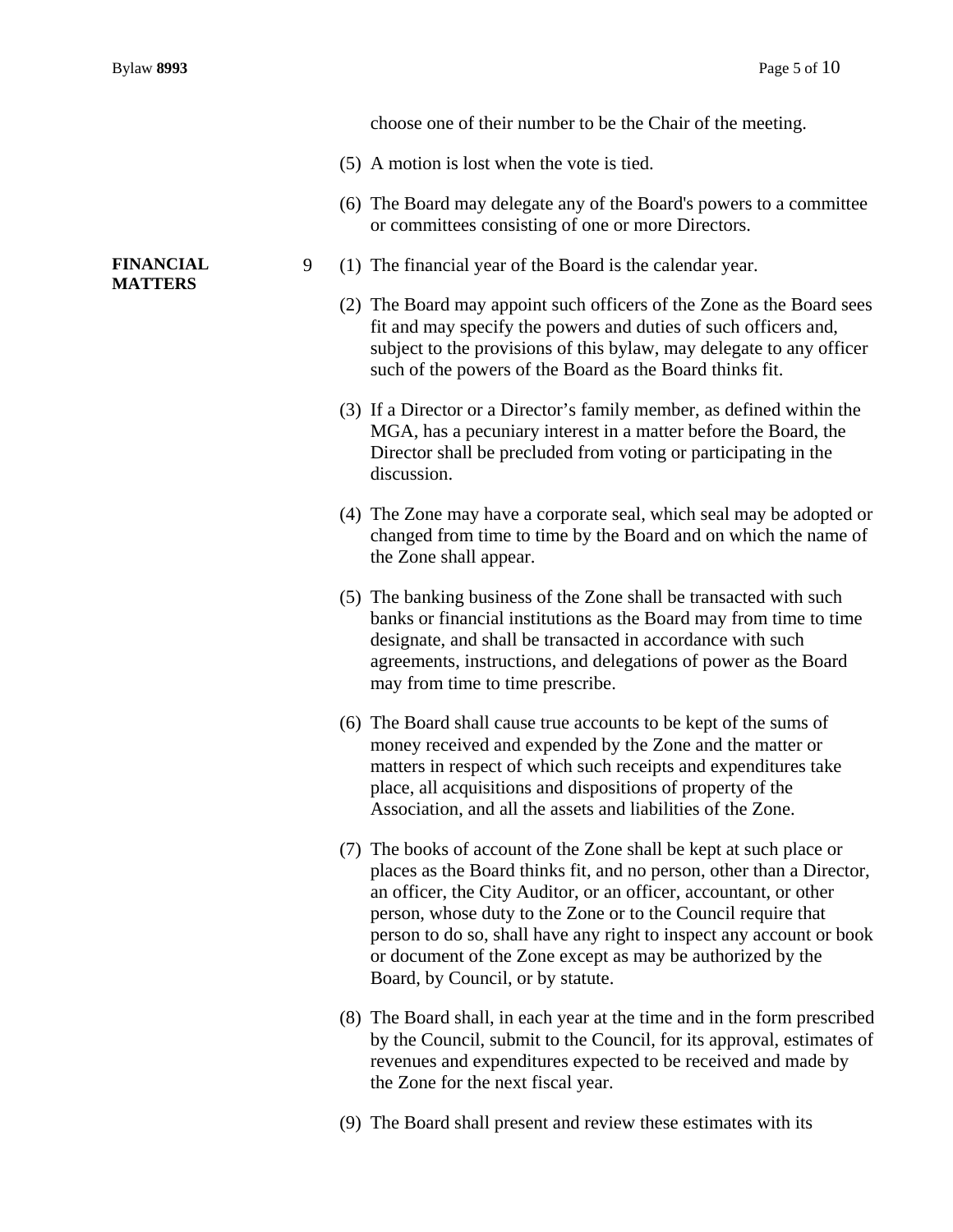Members at the annual general meeting and subsequently revise, if necessary, and approve them prior to their submission to Council.

- (10) The Board shall notify by mail, personal delivery, or a combination of the two, all businesses within the Zone listed in the current assessment roll of the proposed budget, and of the date and place when Council will consider approval of the proposed budget.
- 10 (1) In each calendar year, prior to submitting its estimates of revenues and expenditures to Council, the Board shall hold an annual general meeting of all Members.
	- (2) Written notice of the annual meeting shall be sent by mail, personal delivery, or a combination of the two, to all Members, at least fourteen (14) days prior to the meeting date.
	- (3) At the annual meeting the Board shall:
		- (a) review with Members its estimates of revenues and expenditures for the next calendar year;
		- (b) review with Members any nominations for new Directors from the Members for the next calendar year received by the Board prior to the meeting;
		- (c) seek any additional nominations for new Directors for the next calendar year; and
		- (d) close the nomination period permanently for new Directors for the next calendar year.
	- (4) For the purposes of any vote of the membership during the annual meeting or a special meeting, the following voting procedures shall apply:
		- (a) Each Member shall be entitled to one vote;
		- (b) In order to be eligible to vote, each representative shall present to the Board upon arrival at the meeting, an original signed statement giving the bearer permission to represent the Member in any vote at that meeting; and
		- (c) Motions are passed by a majority of the votes cast by the Members present at the meeting.

(S.6(4.0 – 10.4), Bylaw 13917, April 19, 2005)

**ANNUAL REPORT** 11 The Board shall prepare and submit to Council an annual report of the activity of the Zone at the time specified by Council, together

## **ANNUAL GENERAL MEETINGS AND SPECIAL MEETINGS OF THE BOARD**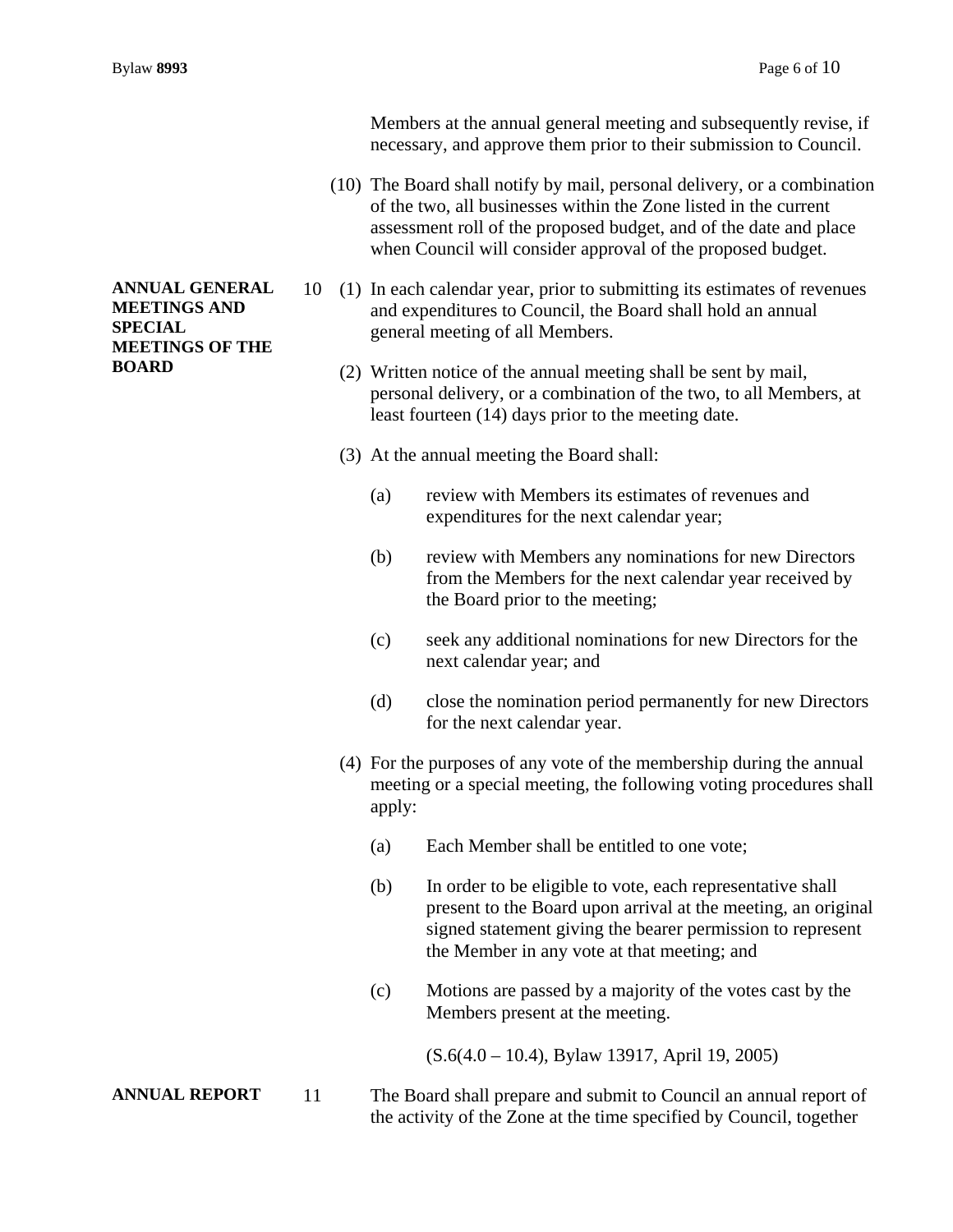with an audited financial statement of the Zone comprised of an income and expenditure account and a balance sheet and any other statements and reports required by Council.

#### **PART II - GENERAL**

**EFFECTIVE DATE** 12 This bylaw takes effect beginning on the date on which this bylaw is passed and signed. 13 Bylaw 8993 is hereby consolidated into one Bylaw by incorporating this amendment and Amendment Bylaws 10812,

10966 and 12912.

(NOTE: Consolidation made under Section 69 of the *Municipal Government Act,* R.S.A. 2000, c.L-21 and Bylaw No. 12005, and printed under the City Manager's authority)

Bylaw No. 8993 passed by Council December 14, 1988

Amendments:

Bylaw 10812, July 12, 1994 Bylaw 10966, June 6, 1995 Bylaw 12912, December 18, 2001 Bylaw 13917, April 19, 2005 Bylaw 14781, December 11, 2007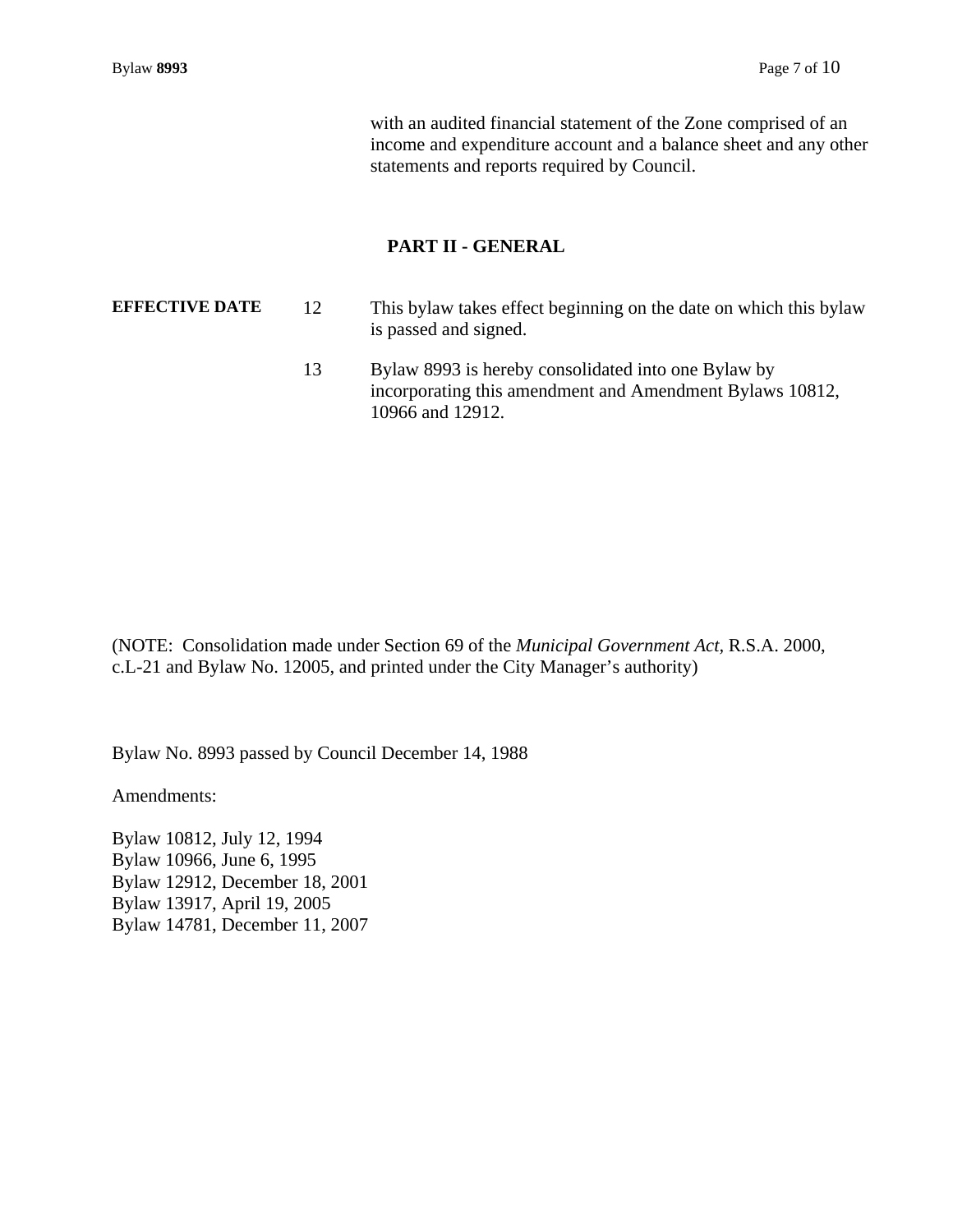# **Schedule "A"**

# **Appendix "B"**



124 Street and Area Business Revitalization Zone

S.1(a), Bylaw 14781, December 11, 2007)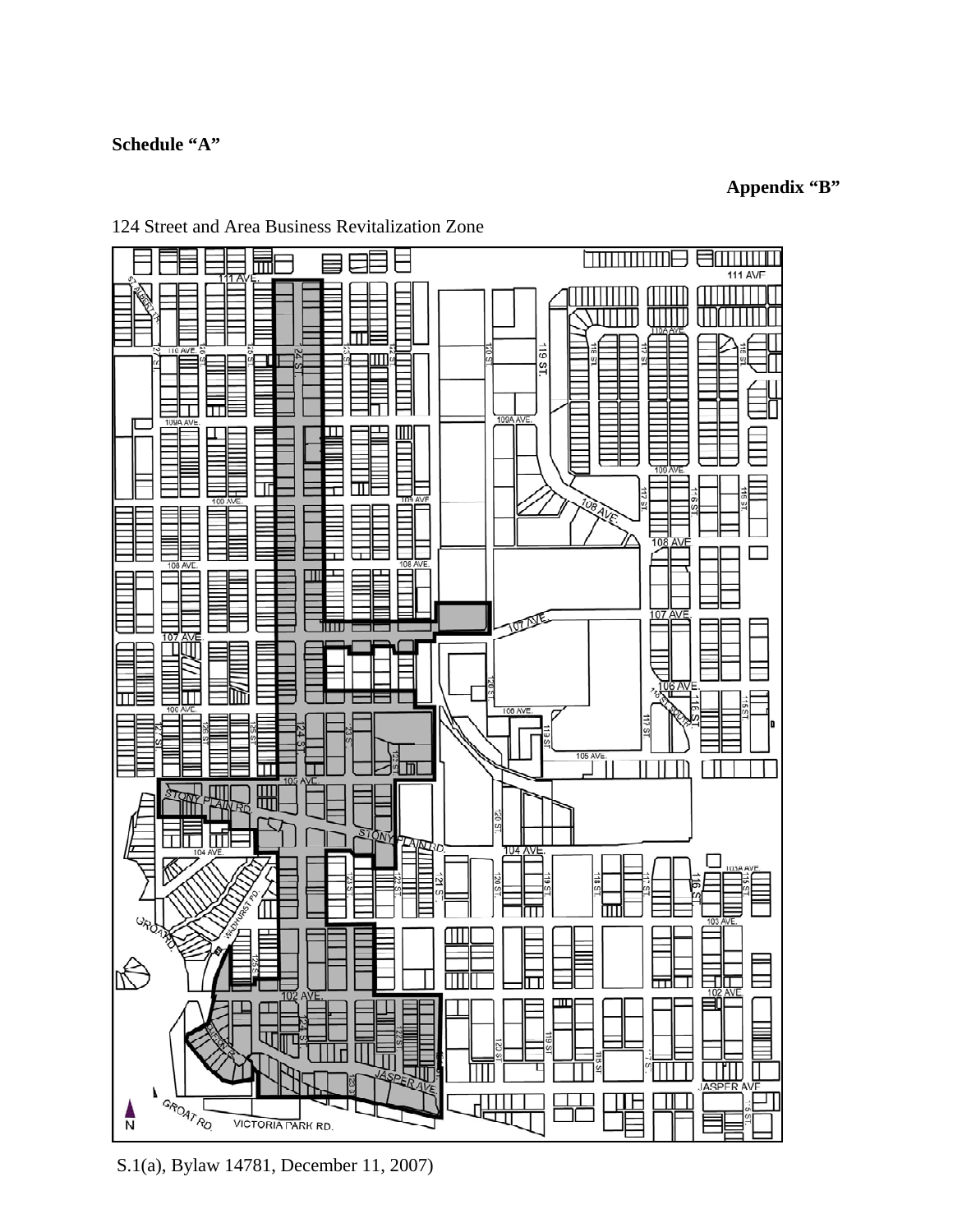### **Schedule "B"**

# **Appendix "C"**

# BOUNDARIES OF THE EDMONTON 124 STREET AND AREA BUSINESS REVITALIZATION ZONE

The Edmonton 124 Street and Area Business Revitalization Zone shall consist of all lots lying within the following boundaries:

On the North – Originating at 111 Avenue and the north-south lane east of 124 Street, west along 111 Avenue to the north-south lane west of 124 Street.

On the West – Originating at 111 Avenue at the north-south lane west of 124 Street, south on the north-south lane west of 124 Street to 105 Avenue, west to 127 Street, south to the southern boundary of the first lot south of Stony Plain Road (Lot 18, Block 51, Plan 7920282), east along the southern boundary of this lot (Lot 18, Block 51, Plan 7920282) to the north-south lane east of 127 Street, east along the east-west lane south of Stony Plain Road to 126 Street, south to the first east-west lane south of Stony Plain Road and east of 126 Street, east along this east-west lane to the north-south lane east of 126 Street, south to the southern boundary of the first lot south of Stony Plain Road (Lot 12, Block 42, Plan RN22B), east along the southern boundary of this lot (Lot 12, Block 42, Plan RN22B) to 125 Street, south to 104 Avenue, east to the north-south lane west of 124 Street, south to the first east-west lane north of 102 Avenue, west along this lane to 125 Street, south to the northern boundary of the first lot north of 102 Avenue (Lot 2, Block 40, Plan RN22B), west along the northern boundary of this lot (Lot 2, Block 40, Plan RN22B) to the north-south lane west of 125 Street, north to the northern boundary of Lot 1, Block 40, Plan RN22B, south along the western boundary of this lot (Lot 1, Block 40, Plan RN22B) then south along Clifton Place to the northeastern boundary of Lot 1, Block B, Plan 2955EO on the northwest side of Clifton Place, west to the northwestern boundary of this lot (Lot 1, Block B, Plan 2955EO), southeast along the southwestern boundary of this lot (Lot 1, Block B, Plan 2955EO) then continuing southeast along the southwestern boundary of the first lots southwest of Clifton Place (Lots 2/3/4/5/6/7/8, Block B, Plan 2955EO) to the southeastern boundary of Lot 14, Block 39, Plan 577MC, north to the southern boundary of Lot 13U, Block 39, Plan 577MC, east along the southern boundary of this lot (Lot 13U, Block 39, Plan 577MC) to the southeast boundary of Lot 12, Block 39, Plan 577MC, south along the western boundary of Lot 17, Block 35, Plan RN22B to the east-west lane south of Jasper Avenue.

On the South – Originating at the east-west lane south of Jasper Avenue at the southwestern boundary of Lot 17, Block 35, Plan RN22B, east along the east-west lane south of Jasper Avenue to 123 Street, southeast along the southern boundary of the first blocks/lots south of Jasper Avenue (Block